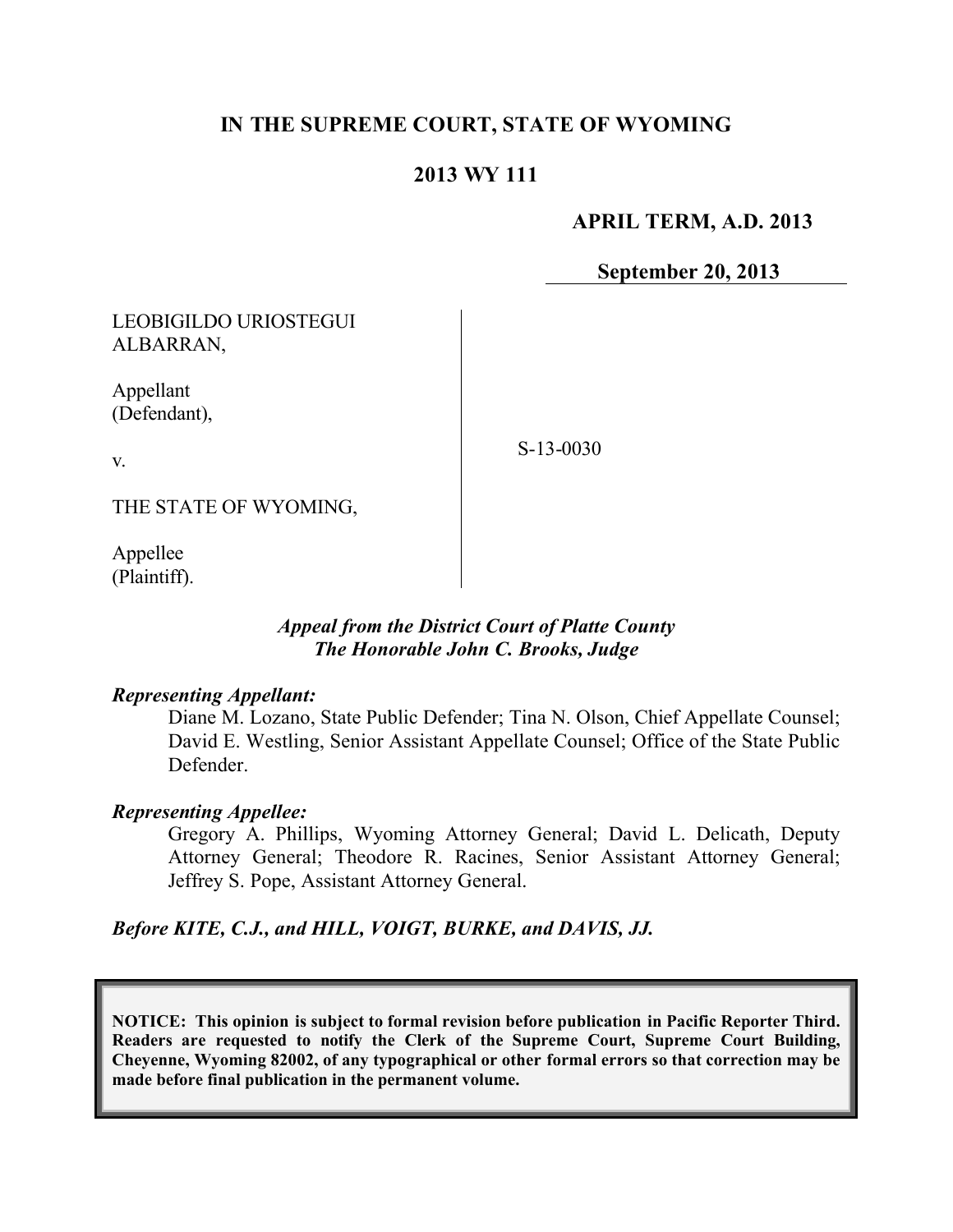#### **VOIGT, Justice.**

[¶1] The appellant was charged by Information with three crimes after a sexually charged attack on his sister-in-law. On the morning trial was to begin, the district court allowed the State to amend Count III of the Information in order to clarify that the charge was for aggravated burglary, not simply burglary. A jury convicted the appellant of aggravated burglary along with battery and third-degree sexual assault. The appellant contends the district court improperly permitted amendment of the aggravated burglary charge. We affirm.

#### **ISSUE**

[¶2] Did the district court abuse its discretion and deprive the appellant of his right to due process of law under the Sixth Amendment to the United States Constitution and Article 1, Section 10 of the Wyoming Constitution by granting the State's motion to amend Count III of the Information before the trial began?

#### **FACTS**

[¶3] Because the circumstances surrounding the sexual assault underlying this case are not pertinent to this appeal, we will simply provide a brief summary of the event. On October 29, 2011, the appellant entered his sister-in-law's home while she and her twoyear old son were asleep in her bed. The appellant got on top of his sister-in-law ("EM") and proceeded to touch her private areas and attempted to take off her shorts and underwear. When her son awoke, EM asked the appellant to take her out to the living room. Once they reached the living room, the appellant threatened EM and her family, at which point EM opened the front door and screamed for help. To silence the screams, the appellant pushed EM to the floor and began choking her. The appellant then forced EM to make a recording on his cell phone to the effect that EM had invited him over and the entire encounter was consensual. EM acquiesced and the appellant then left.

[¶4] We now turn to the procedural part of this matter, with which the appellant takes issue. On November 2, 2011, the appellant was charged with three counts by Information in Platte County Circuit Court: (1) aggravated assault and battery in violation of Wyo. Stat. Ann. § 6-2-502(a)(ii) (LexisNexis 2013); (2) third-degree sexual assault in violation of Wyo. Stat. § 6-2-304(a)(iii) (LexisNexis 2013); and (3) "aggravated burglary" in violation of Wyo. Stat. Ann. § "6-3-301(**a**)" (LexisNexis 2013). (Emphasis added.) Specifically, Count III of the original Information states:

> On or about October 29, 2011, **LEOBIGILDO URIOSTEGUI ALABARRAN** [sic] did, without authority, enter or remain in an occupied structure, with the intent to commit a felony therein, to-wit; **LEOBIGILDO**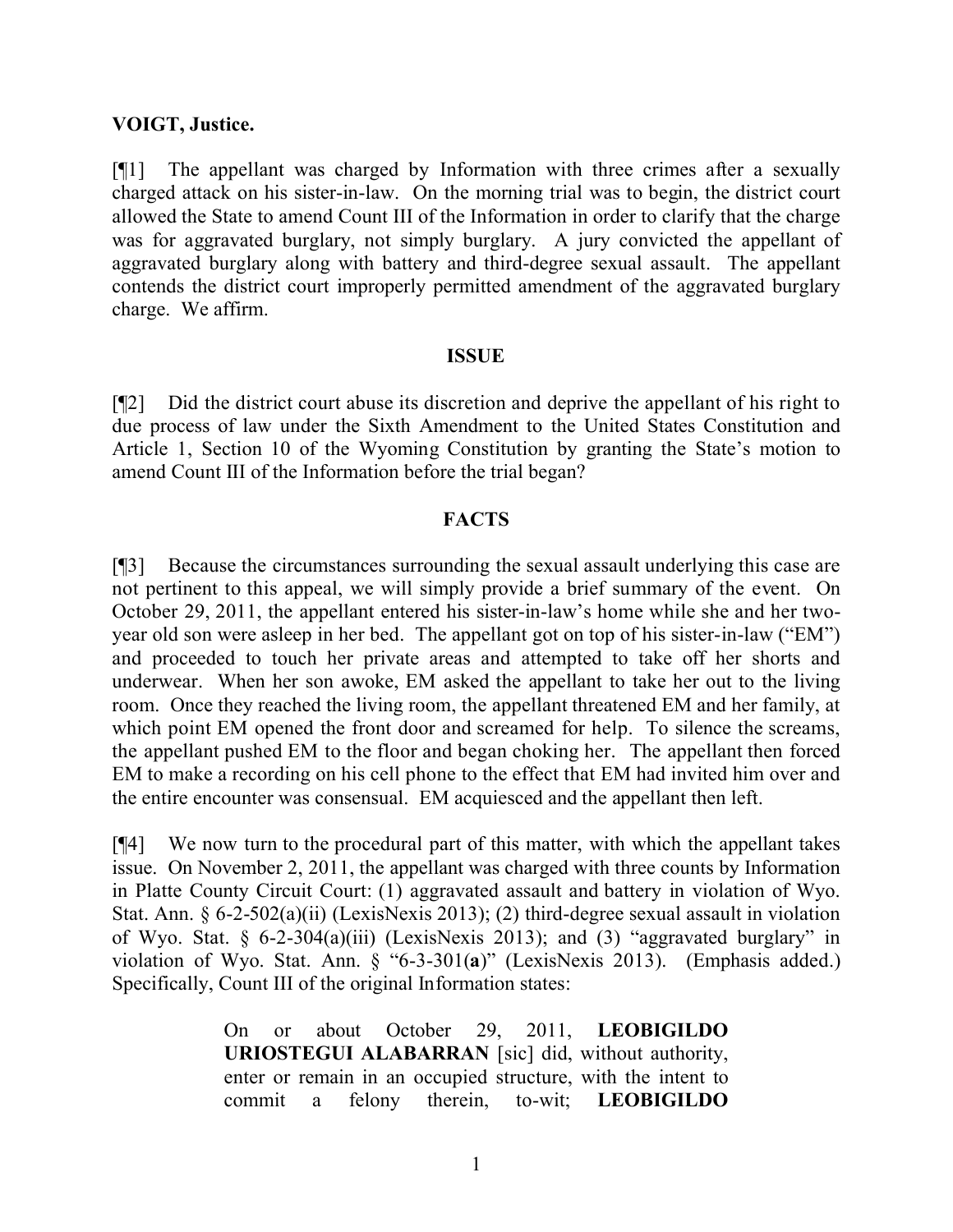**URIOSTEGUI ALABARRAN** [sic] did, without authority, enter a residence occupied by [EM] and her child with the intent to commit a sexual assault upon [EM], CONTRARY to the form of the statute W.S.  $\S$  6-3-301(a), in such case made and provided and against the peace and dignity of the State of Wyoming—**AGGRAVATED BURGLARY**—**FELONY [Maximum Penalty: Imprisonment not more than 10 years and or a fine of up to \$10,000.]**

Although Count III of the original Information states "aggravated burglary," it does not cite the correct subsection for aggravated burglary; rather, it cites the subsection for burglary and the corresponding lesser penalty.<sup>1</sup>

[¶5] To correct typographical errors apparently found in Count I, the State amended the Information two times in the following weeks. However, Count III remained unchanged in the Amended and Second Amended Information. A preliminary hearing was held, probable cause was found on all counts, and the case was bound over to district court.<sup>2</sup> At his December 12, 2011, arraignment, the appellant pleaded not guilty to all three counts.

[¶6] On May 4, 2012, four days before trial, the appellant moved to dismiss Count III in the Second Amended Information because, as the appellant argued, it did not set out all the elements for "aggravated burglary." Although Count III alleged that the appellant entered EM's home intending to commit a sexual assault, it did not set forth that the appellant knowingly or recklessly inflicted bodily injury, or otherwise attempted to do the same. The day before trial, the district court held a hearing on the appellant's motion during which the appellant argued that "count three does not state a cause of action for aggravated battery. . . . [I]t's necessary for the state to list the elements, particularly when the element that the state omitted in this case can be pled three different ways." The State argued that aggravated burglary "fit the facts," but was not sure whether the appellant was advised of the maximum and minimum penalties for the elevated offense. The district court agreed that the Second Amended Information neither included a necessary element nor set forth the correct penalty for aggravated burglary, and took the issue under advisement.

[¶7] On the morning of trial, the district court allowed the State to amend the Information for a third time to correct the charge of aggravated burglary and recite its maximum penalty. Count III of the Third Amended Information states:

 $\overline{a}$ <sup>1</sup> *Compare* Wyo. Stat. Ann. § 6-3-301(a), *with* § 6-3-301(c) (LexisNexis 2013).

<sup>&</sup>lt;sup>2</sup> The order binding the case over to the district court also states that appellant was charged with "Aggravated Burglary" but cites to subsection (a) of the burglary statute instead of subsection (c).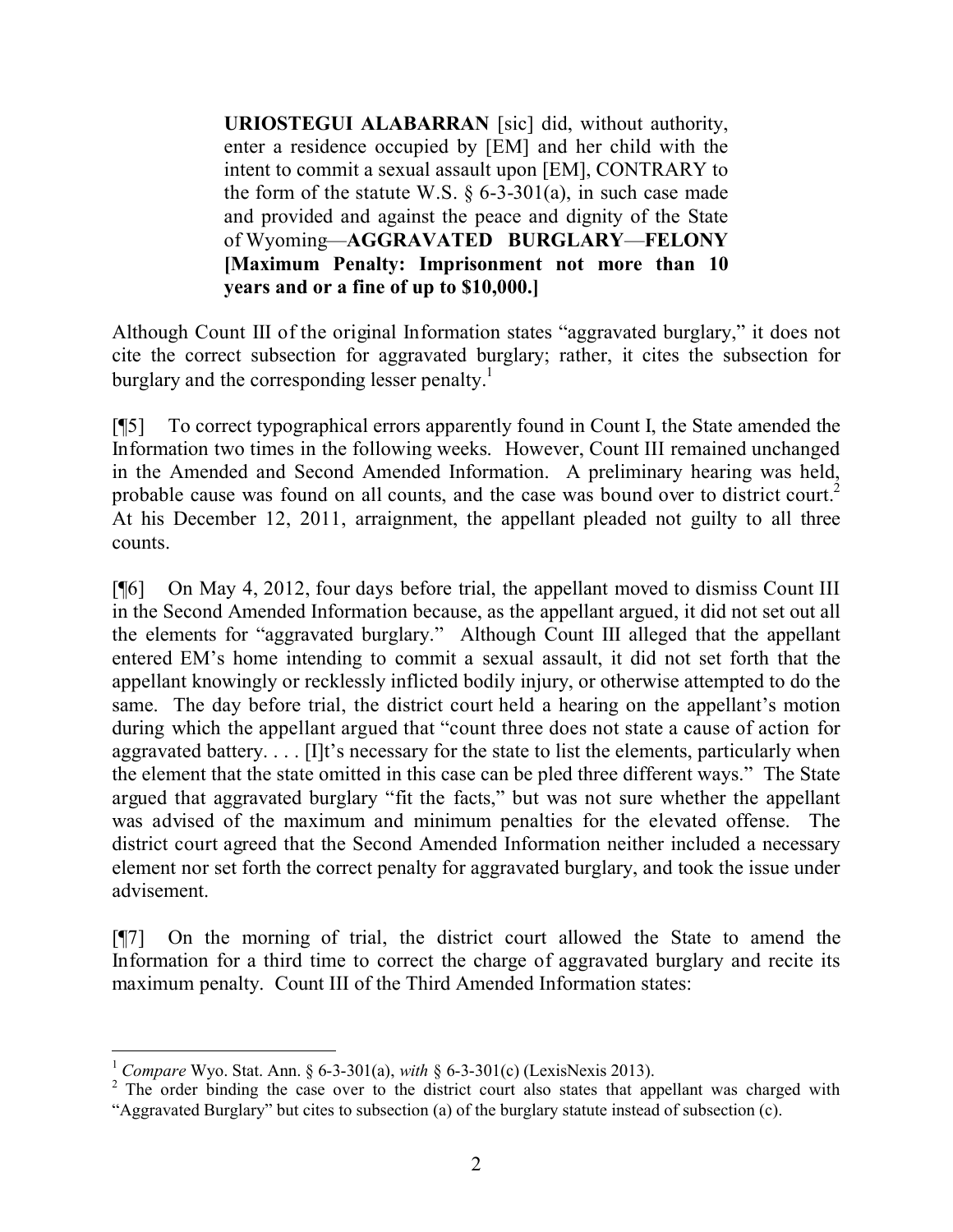On or about October 29, 2011, **LEOBIJILDO** [sic] **URIOSTEGUI ALBARRAN** did, without authority, enter or remain in an occupied structure, with the intent to commit a felony therein and in the course of committing the crime of burglary, **LEOBIJILDO** [sic] **URIOSTEGUI ALBARRAN**, knowingly or recklessly inflicted bodily injury to [EM] to-wit; **LEOBIJILDO** [sic] **URIOSTEGUI ALBARRAN** did, without authority, enter a residence occupied by [EM] and her child with the intent to commit a sexual assault upon [EM] and did cause bodily injury to [EM], CONTRARY to the form of the statute W.S. § 6-3-  $301(a)$  & 6-3-301(c)(ii), in such case made and provided and against the peace and dignity of the State of Wyoming— **AGGRAVATED BURGLARY—FELONY [Maximum Penalty: Imprisonment not less than 5 years nor more than 25 years and or a fine of up to \$50,000.]**

[¶8] The district court allowed the amendment, over the appellant's objection, because the crimes—burglary and aggravated burglary―arose from the same fact pattern as well as the same statute. It then advised the appellant of the changes. Specifically, the district court explained that Count III of the Third Amended Information now alleged that the appellant knowingly or recklessly inflicted bodily injury or attempted to inflict the same on EM, and that the maximum possible punishment for the charge is 25 years and a fine of up to \$50,000. The district court then gave the appellant a chance to change his not guilty plea. The appellant stated he understood the charge of aggravated burglary along with the increased penalty, and wanted to proceed to trial on his not guilty plea.

[¶9] The jury found the appellant guilty of three crimes: (1) battery, the lesser included offense of aggravated assault and battery set out in Count I; (2) third-degree sexual assault; and (3) aggravated burglary. He was sentenced to concurrent prison terms of six months, ten to twelve years, and five to eight years, respectively. This appeal followed.

## **STANDARD OF REVIEW**

[¶10] On appeal from a district court's decision to grant or deny a motion to amend an information, we have explained:

> Wyoming Rule of Criminal Procedure 3(e) grants discretion to a trial judge in deciding whether or not a motion brought by the State to amend the information just prior to trial should be granted. Consequently, we review the trial court's decision by applying our abuse of discretion standard. In deciding whether or not the trial court abused its discretion, this court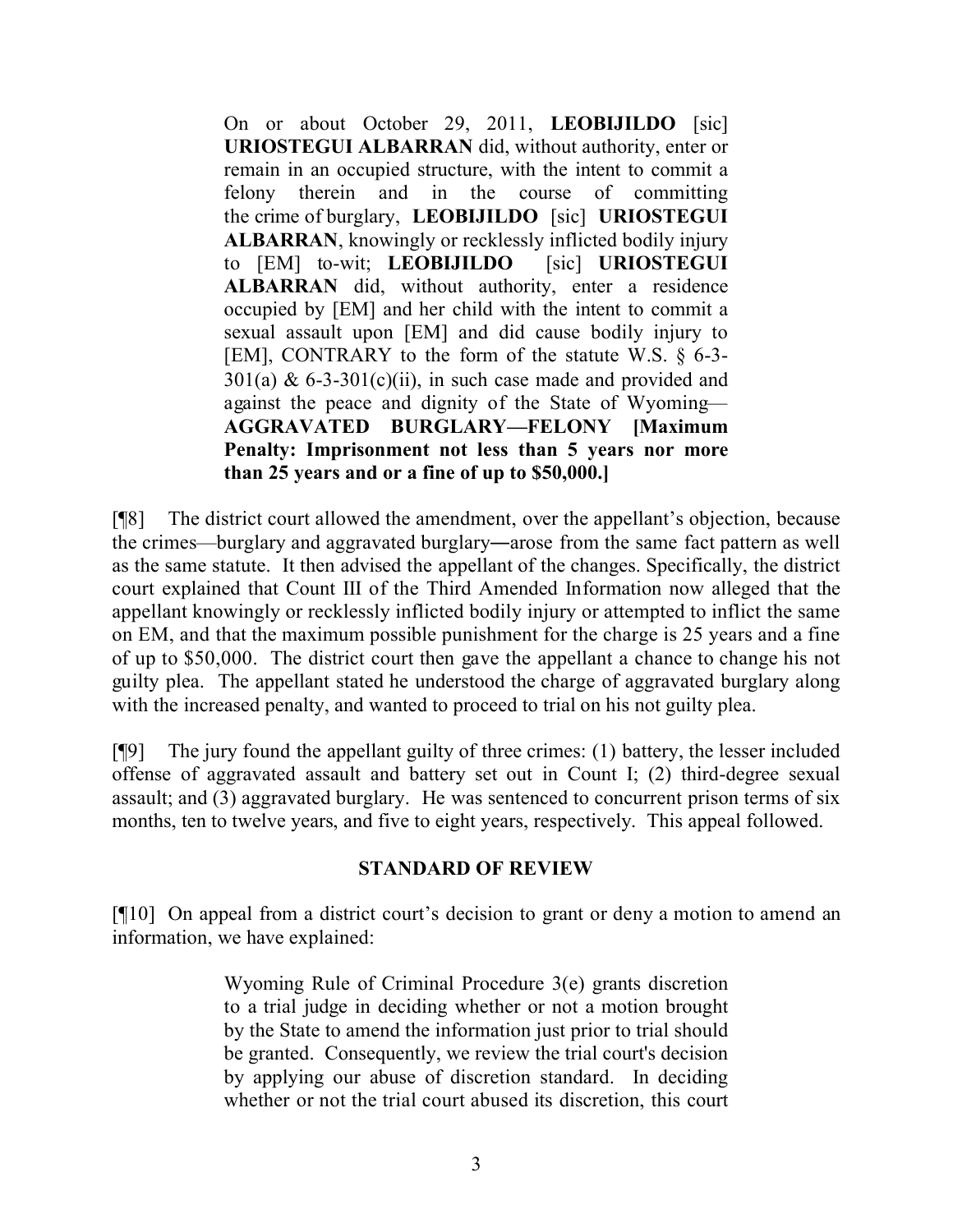must determine whether the trial court could reasonably conclude as it did and whether any facet of its ruling was arbitrary or capricious.

*Wilkening v. State*, 2005 WY 127, ¶ 23, 120 P.3d 680, 687 (Wyo. 2005) (citations and quotations omitted).

[¶11] When an accused's constitutional right to notice of criminal charges is at issue, however, the determination on the adequacy of notice is a question of law, which we review *de novo*. *Spagner v. State*, 2009 WY 12, ¶ 10, 200 P.3d 793, 799 (Wyo. 2009).

## **DISCUSSION**

[¶12] The appellant argues that the district court abused its discretion in permitting the State to amend the Information on the morning of trial. Taking the position that the Third Amended Information charged a new offense for Count III, he claims that the rules of criminal procedure only permit an amendment so long as it does not charge a new offense and is not prejudicial to the defendant. The appellant also argues that the amendment prejudiced his rights and deprived him of constitutionally required notice because he did not have the opportunity to prepare a defense for aggravated burglary. He contends that because of the amendment on the morning of trial, bodily injury and the proof thereof suddenly became a key issue. The appellant also argues he was prejudiced because the amendment exposed him to a larger maximum sentence, which may have impacted his previous plea and decision to go to trial.

[¶13] The State responds that a district court can allow amendment of an information before trial if it does not prejudice the defendant. According to the State, because the Information was amended before the trial began, whether the Information allegedly charged a new crime is immaterial. The State also argues there was no prejudice because the Information and probable cause affidavit gave the appellant sufficient notice of the facts the State would use to prove that the appellant inflicted bodily injury on the victim. The State points out that the facts used for aggravated burglary were already pled in the charge of aggravated assault and battery. Additionally, the State argues that, although the amendment subjected the appellant to a greater maximum penalty for aggravated burglary, the appellant received a sentence less than the maximum for ordinary burglary.

[ $[14]$ ] Motions to amend an information are governed by W.R.Cr.P. 3(e), which states:

(e) *Amendment of information or citation*. — Without leave of the court, the attorney for the state may amend an information or citation until five days before a preliminary examination in a case required to be tried in district court or until five days before trial for a case not required to be tried in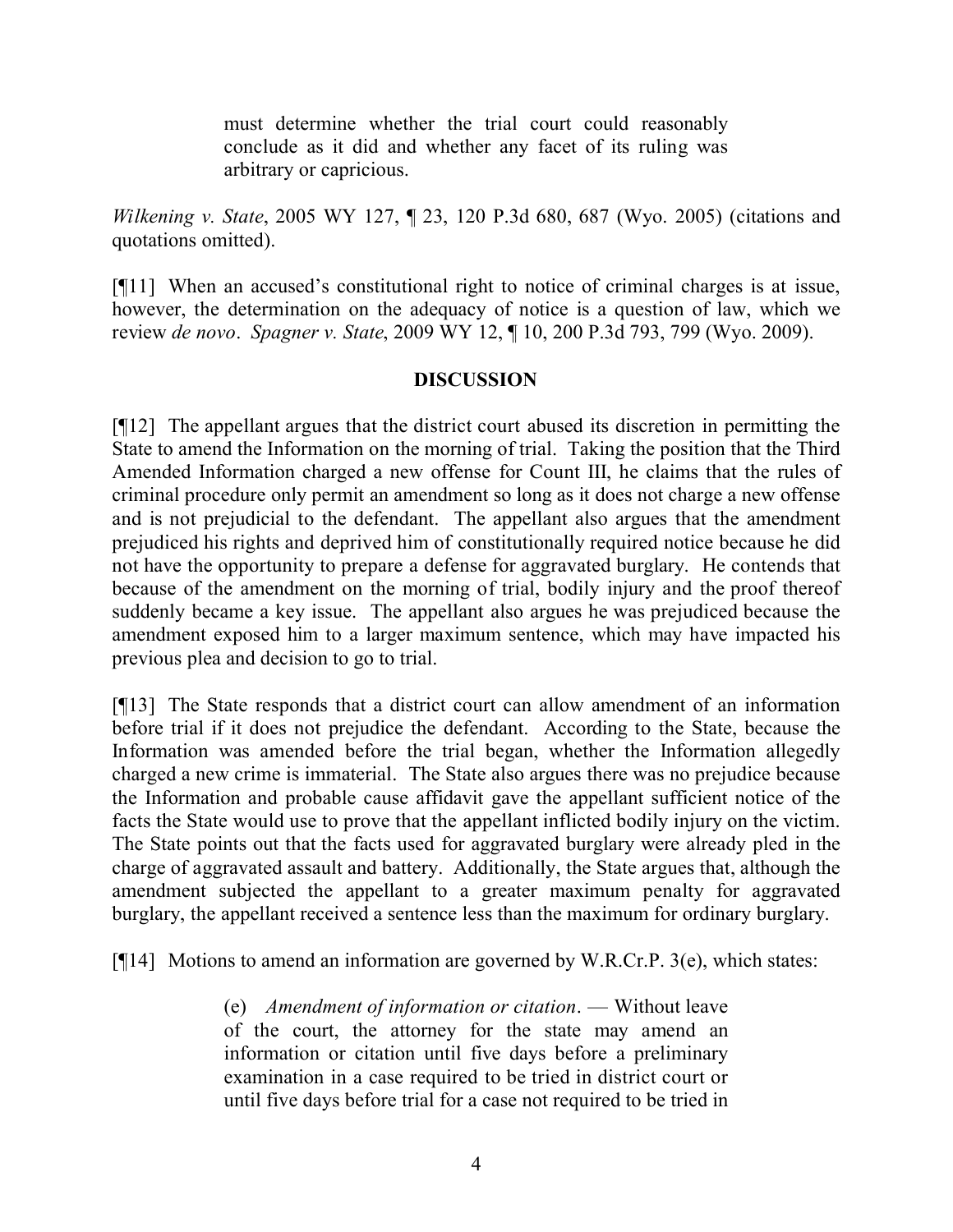district court. The court may permit an information or citation to be amended:

(1) With the defendant's consent, at any time before sentencing.

(2) Whether or not the defendant consents:

(A) At any time before trial if substantial rights of the defendant are not prejudiced.

(B) At any time before verdict or finding if no additional or different offense is charged and if substantial rights of the defendant are not prejudiced.

Because the third and final amendment to the Information occurred before trial, W.R.Cr.P. 3(e)(2)(A) controls. *See Jones v. State*, 2009 WY 33, ¶ 16, 203 P.3d 1091, 1096 (Wyo. 2009). As a result, we limit our analysis to whether the appellant's substantial rights were prejudiced.

[¶15] The appellant argues that he was prejudiced because he was deprived of constitutionally sufficient notice. Under the United States and Wyoming constitutions, an accused has a right to notice of the charges against him to allow for a fair opportunity to defend against the charges. U.S. Const. amend. VI; Wyo. Const. art. 1, § 10; *see also* W.R.Cr.P. 3. "These constitutional provisions and the procedural rule require that an information (1) contain the elements of the offense charged; (2) fairly inform a defendant of the charges against which he must defend; and (3) enable a defendant to plead an acquittal or conviction in bar of future prosecutions for the same offense." *Spagner*, 2009 WY 12, ¶ 10, 200 P.3d at 799. "A detailed affidavit attached to the information may provide some of this information." *Id.*

[¶16] Here, the Third Amended Information contains all the elements for aggravated burglary and is consistent with the words of the statute. *See* Wyo. Stat. § 6-3-301(c) (LexisNexis 2013). Therefore, the appellant was fairly informed of the charges and the first two factors are met. The third factor is also met because the charging allegations bar the State from prosecuting the appellant for aggravated burglary based on the same facts. The appellant, however, does not seem to challenge the substance of the Third Amended Information and instead focuses on the timeliness of the notice. *See Meek v. State*, 2002 WY 1, ¶ 19, 37 P.3d 1279, 1285 (Wyo. 2002). Thus, the question becomes whether the appellant was able to prepare a defense for aggravated burglary even though the amendment occurred on the morning of trial. *See Estrada-Sanchez v. State*, 2003 WY 45, ¶ 12, 66 P.3d 703, 708 (Wyo. 2003). We are convinced he was.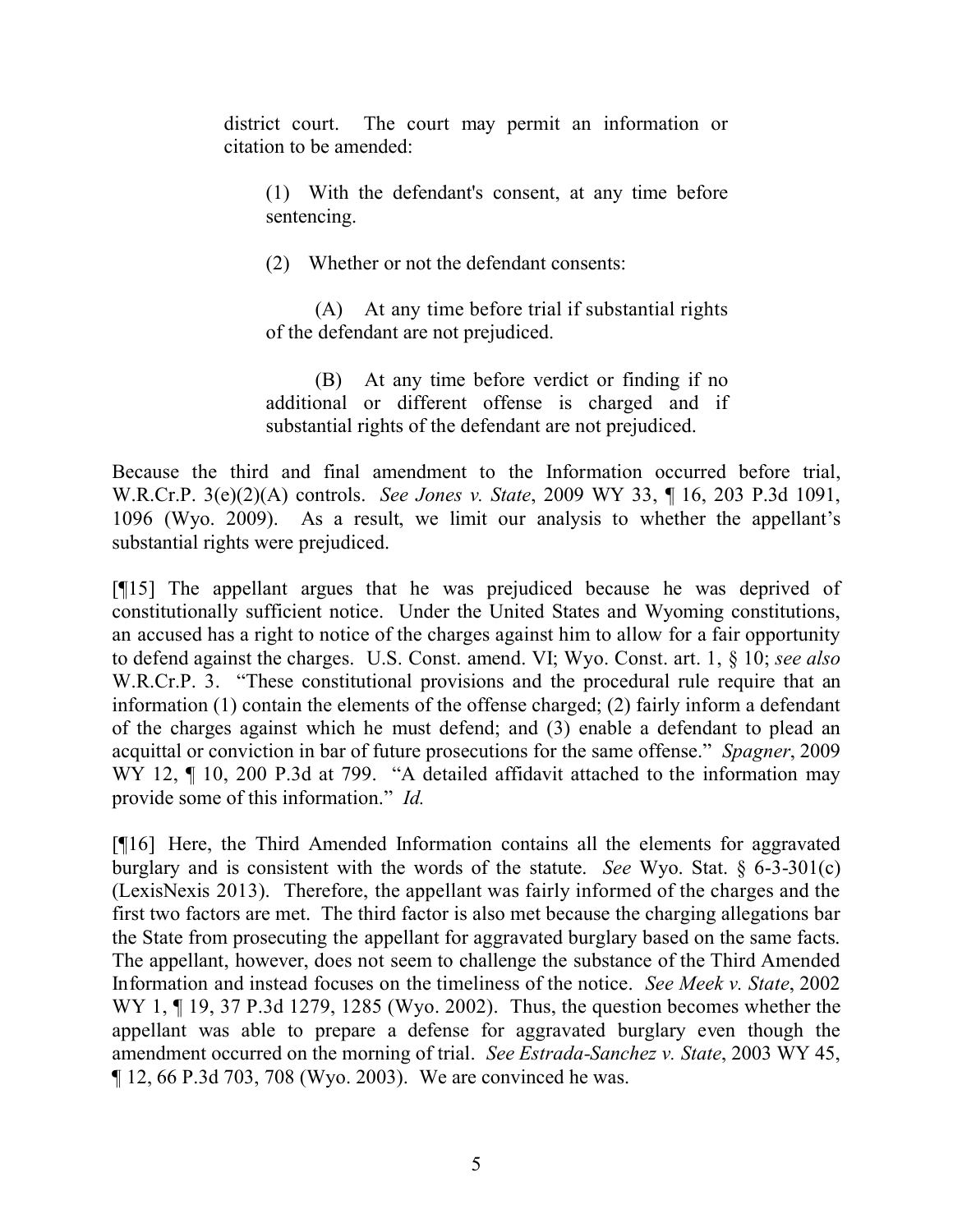[¶17] From the start, the appellant was on notice that aggravated burglary was the charge in Count III. The affidavit of probable cause states that the appellant "was arrested and charged pursuant to 6-3-301(c)(ii) Aggravated Burglary . . . ." Count III in the original Information along with the Amended and Second Amended Information state the charge as "**AGGRAVATED BURGLARY**," although all cite to the incorrect subsection and penalty. Indeed, that is presumably why four days before trial the appellant moved to "dismiss Count III of the Second Amended Information on the basis that it fails to allege that Defendant committed the criminal offense of Aggravated Burglary . . . ." Following the rule that the sufficiency of an information is determined "from a broad and enlightened standpoint of right reason rather than from a narrow view of technicality and hairsplitting[,]" we cannot conclude that the appellant was "misled to his prejudice." *Spagner*, 2009 WY 12, ¶ 13, 200 P.3d at 799.

[¶18] We also note the new allegation in Count III of the Third Amended Information that the appellant caused bodily injury—was already a fact pled in the charge for aggravated assault and battery. *Compare* Wyo. Stat. Ann. § 6-3-301(c), *with* Wyo. Stat. Ann.  $\frac{6}{5}$  6-2-502(a).<sup>3</sup> From the original Information throughout all the subsequent amendments, Count I for aggravated assault and battery provided that the appellant caused or attempted to cause serious bodily injury, using his hands to choke and suffocate the victim. Accordingly, that is why the appellant conceded to the district court that "because [the appellant] was also charged with aggravated assault and battery, we were on notice . . . ." The Third Amended Information was based on the same facts and evidence as the original charge and arose out of the same event. *Jones*, 2009 WY 33, ¶ 16, 203 P.3d at 1096. More than anything, the amendment to Count III corrected the charge to conform with what was stated in bold throughout the previous versions— **AGGRAVATED BURGLARY**. *See Wilkening*, 2005 WY 127, ¶¶ 23-25, 120 P.3d at 687-88; *see also Garnica v. State*, 2011 WY 85, ¶ 17, 253 P.3d 489, 492 (Wyo. 2011).

[¶19] Finally, the appellant's substantial rights were not prejudiced because the Third Amended Information exposed him to a greater maximum sentence. Although the appellant claims his decision concerning his plea and decision to go to trial may have been impacted by the third amendment, the record belies his claim. The district court solicitously explained the amended charge and its maximum possible punishment. The appellant said he understood the charge and penalty. The Court then provided the appellant an opportunity to change his plea. Understanding the charge for aggravated burglary, the appellant stood by his not guilty plea and proceeded to trial. In the end, the third amendment to the Information neither impacted the appellant's plea and decision to proceed with trial, nor did it change the evidence presented at trial and the appellant's corresponding defense.

 $\overline{a}$ 

<sup>&</sup>lt;sup>3</sup> For purposes of both crimes, bodily injury is defined as "physical pain, illness or any impairment of physical condition[.]" Wyo. Stat. Ann. § 6-1-104(a)(ii) (LexisNexis 2013).